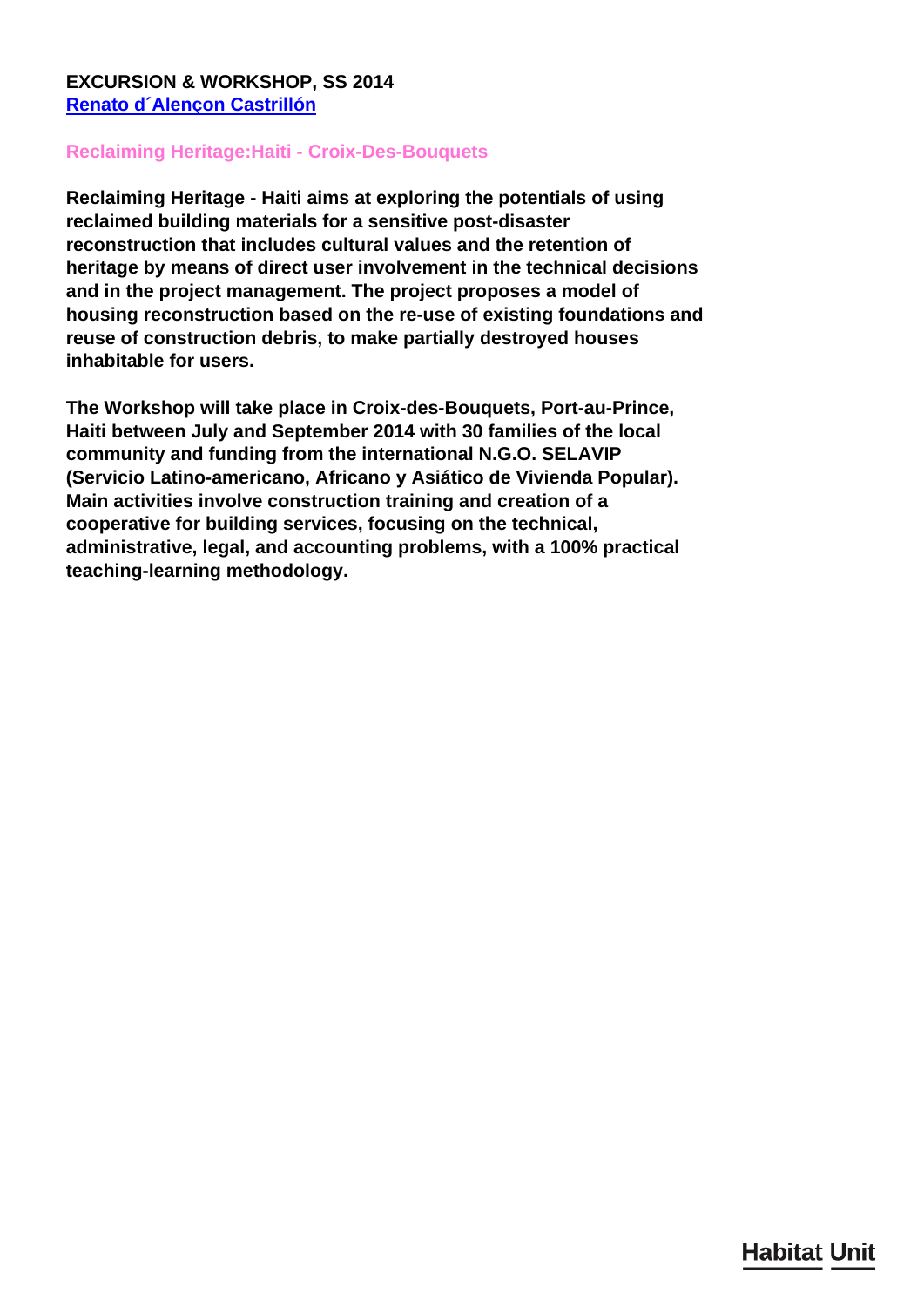## Haiti, **Croix-Des-Bouquets**

July - September 2014

Reclaiming Heritage - Haiti aims<br>at exploring the potentials of<br>using reclaimed building materials for a sensitive post-disaster decisions and in the project management. The project pro-<br>poses a model of housing<br>reconstruction based on the re-use of existing foundations<br>and reuse of construction debris, to make partially destroyed<br>houses inhabitable for users.

The Workshop will take place in<br>Croix-des-Bouquets, Port-au-<br>Prince, Haiti between July and

September 2014 with 30 families<br>of the local community and funding from the international<br>N.G.O. SELAVIP (Servicio Latinoexponentiation that includes<br>reconstruction that includes<br>the americano, Africano y Asiático de student volumeers. The previous<br>cultural values and the retention Vivienda Popular). Main activities works can be reviewed in building services, focusing on<br>the technical, administrative, legal, and accounting problems<br>with a 100% practical teachinglearning methodology.

> The work builds on the winning<br>entry on the competition "Haiti<br>Ideas Challenge" sponsored by **ACSA (Association of Collegiate** Schools of Architecture) and **USAID (United States' Agency for**

International Development) for<br>reconstruction in Haiti and a previous prototype built by in the<br>area of Delmas, P-a-P with



The work builds on the winning entry on the competition "Haiti Ideas" Challenge" sponsored by ACSA (Association of Collegiate Schools of Architecture) and USAID (United States' Agency for International Development) for reconstruction in Haiti and a previous prototype built by in the area of Delmas, P-a-P with student volunteers. The previous works can be reviewed in detail in www.reclaimingheritage.org

**Course Information** 

## **Habitat Unit**